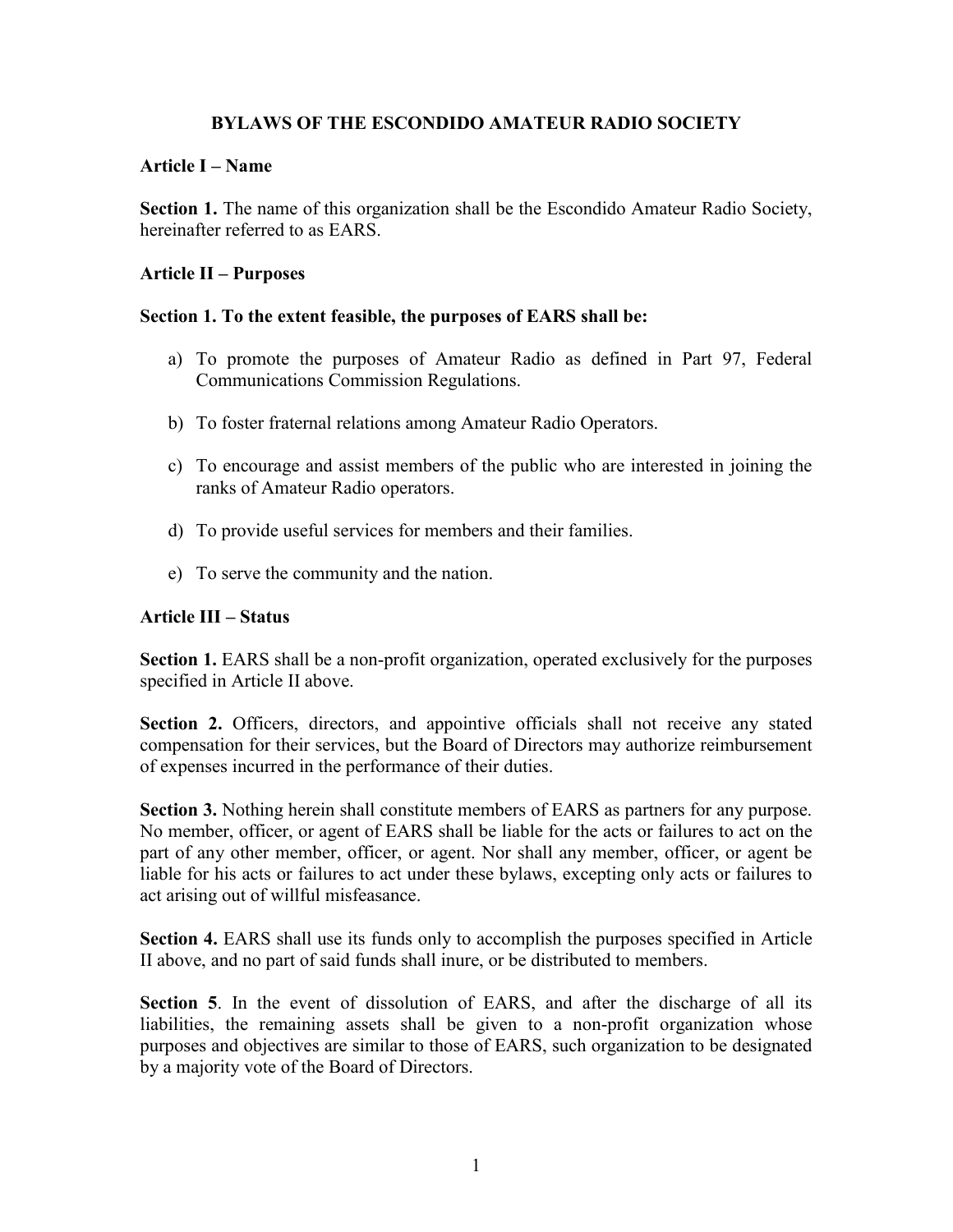## **Article IV – Membership**

**Section 1.** The membership of EARS shall be composed of: a) persons who are licensed Amateur Radio Operators as defined by FCC regulations; and b) persons who have expressed an interest in joining the ranks of Amateur Radio Operators; and c) family members of those described in a) and b) above.

**Section 2.** Subject to the provision of Section 1 above, membership shall be of three classes, viz.:

- a) Regular members: Persons who are duly licensed by the FCC as Amateur Radio Operators.
- b) Associate members: a) Persons who have expressed an interest in joining the ranks of Amateur Radio Operators, and b) family members of those described above.
- c) Life Members: Persons who qualify as Regular Members who request life membership and pay the requisite dues. See sections 3 and 4 Article VI – Dues.

**Section 3.** The Board of Directors may grant honorary membership to certain individuals in recognition of their services to the nation, the Amateur Radio community, or to EARS. Normally, an individual eligible for regular or associate membership is not eligible for honorary membership. However, if they hold an elective or appointive office of the American Radio Relay League (ARRL) at the national, state, or local level, they may be granted honorary membership during their tenure of office. The Board of Directors may also grant honorary membership to certain foreign amateur radio operators. Honorary membership shall not convey any voting rights and shall not entail any requirement for the payment of dues.

**Section 4.** Applications for Life, Regular, or Associate membership shall be submitted to the Board of directors. Life, Regular and Associate members shall submit recommendations for honorary membership to the Board of Directors. The Board of Directors shall be empowered to accept or reject any application or recommendation for membership.

**Section 5.** The Board of Directors may drop any member for good and sufficient cause, after they have been given an opportunity to be heard.

**Section 6**. Life, Regular and Associate members are encouraged to hold and maintain membership in the American Radio Relay League (ARRL). Lack of such membership shall not be a bar to enjoyment of any of the privileges of membership in EARS including the holding of office.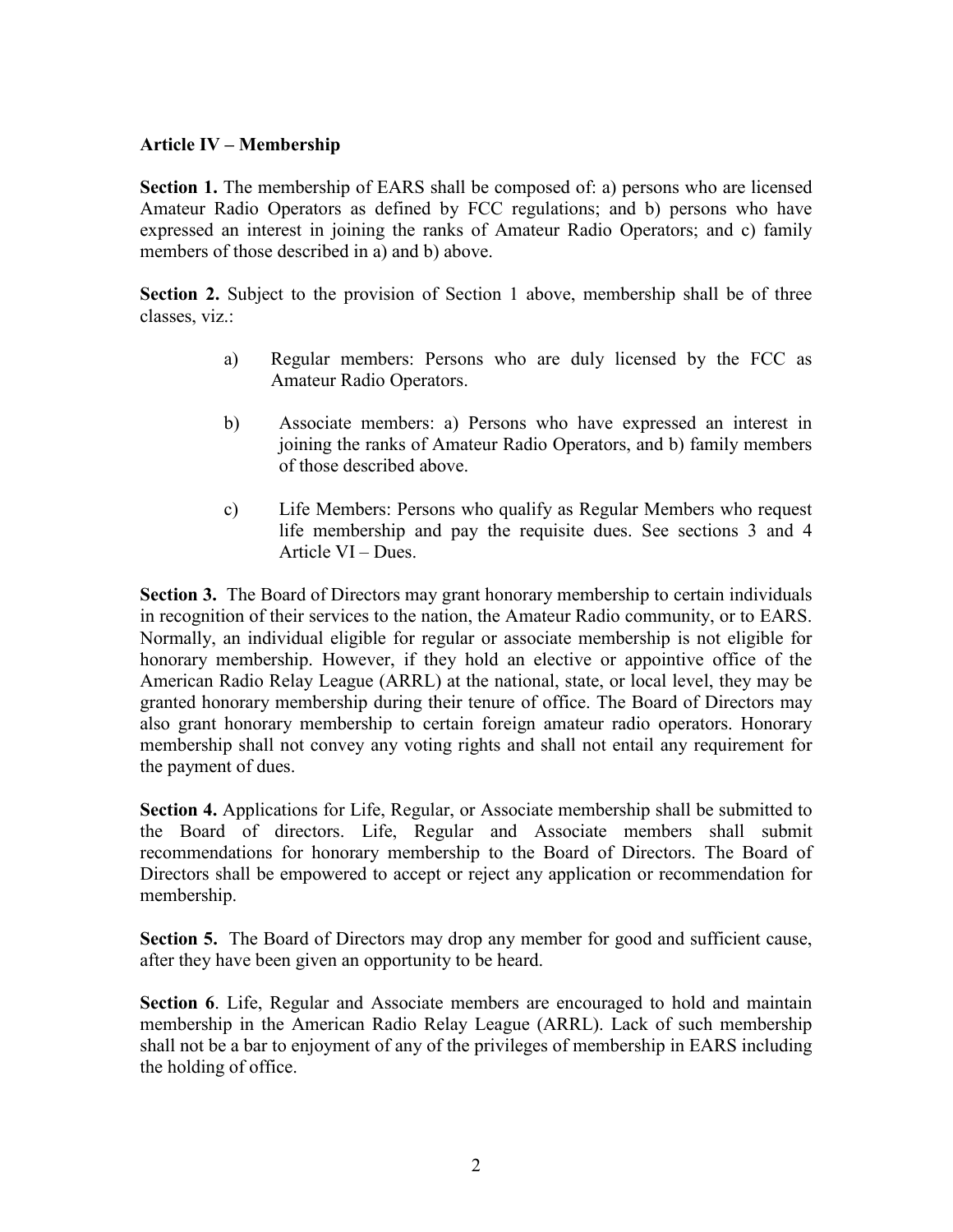## **Article V – Voting**

**Section 1.** Except as otherwise provided in these bylaws, all questions coming before the membership shall be decided by a simple majority vote of the members present.

## **Article VI – Dues**

**Section 1.** The annual dues for each member, for the next calendar year, shall be determined by the membership at the annual meeting, after receiving the Board of Directors' recommendation in the matter.

**Section 2.** The annual dues for a calendar year shall become due on October 1 of the prior year.

**Section 3**. Life membership is bestowed upon application, approval of the Board of Directors, and the payment of an amount equal to ten times the amount of annual dues.

**Section 4**. Annual dues for each family member residing at the same address as the member will be calculated as twenty-five percent of principal member or raised to the next even dollar in the event of a fractional amount*.* Life membership for family members residing at the same address as the member shall be calculated at twenty-five percent of cost paid by the principal member or raised to the next even dollar amount in the event of a fractional amount.

**Section 5.** Any member who fails to pay their dues by March  $1<sup>st</sup>$  of the dues' year shall be notified of their delinquency. If the member fails to make payment within the next 30 days, the Board of Directors without further notice and without hearing, may drop the member from the rolls, and therefore forfeit all rights and privileges of membership.

**Section 6.** Any member who has been dropped for non-payment of dues may be reinstated upon reapplication for membership and payment of the annual dues for the current year.

**Section 7**. Any member who joins EARS after July 1 will have their annual dues reduced by one half for the current year.

**Section 8**. A new ham may receive free membership for the remainder of the year in which they are granted their first license

# **Article VII – Meetings**

**Section 1.** There shall be an annual meeting of EARS during the month of November for the receipt of annual reports, the determination of annual dues for the next calendar year, the election of officers, and the transaction of other business. Each member will be notified in advance of the meeting**.**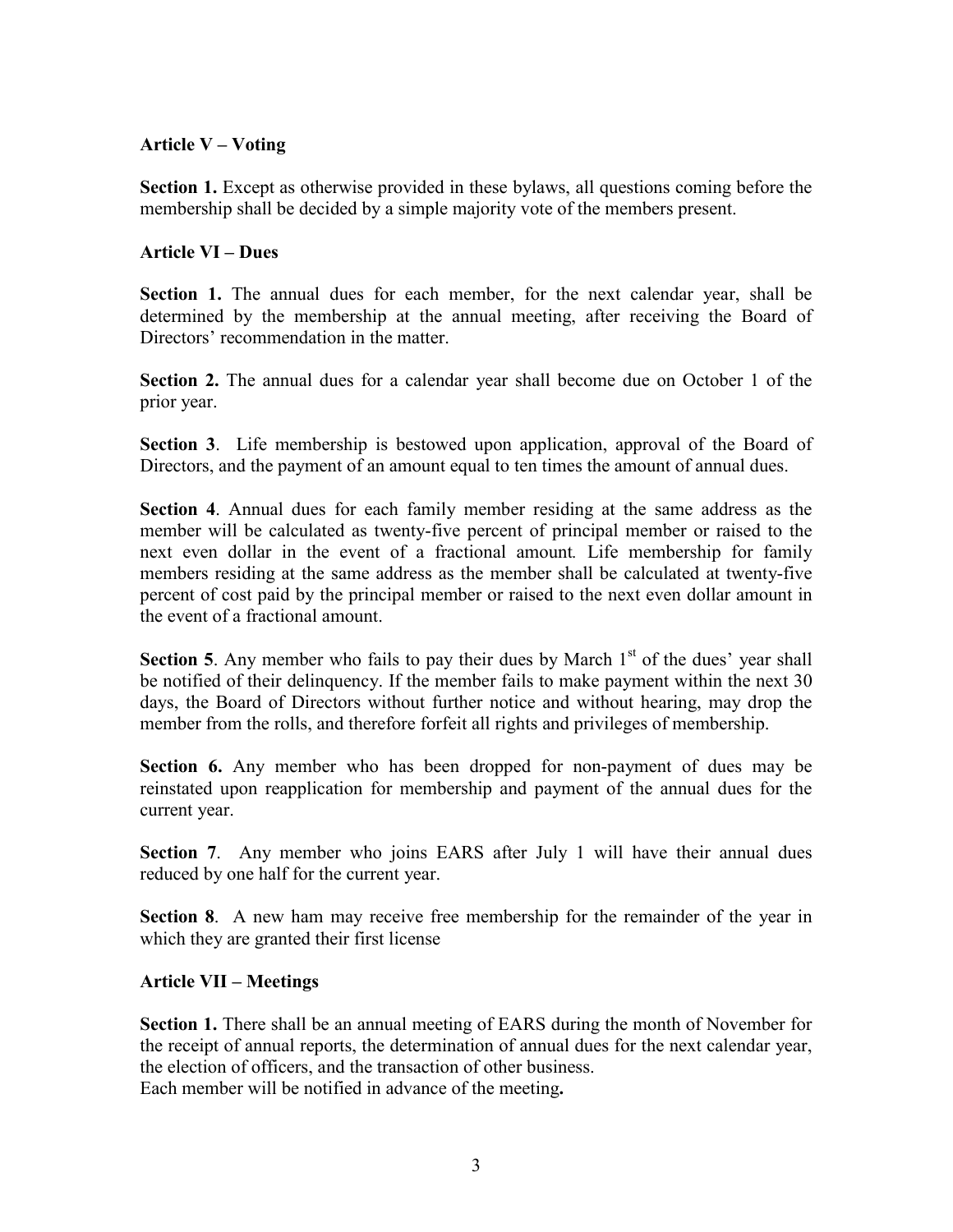**Section 2.** Regular meeting of EARS shall be held monthly, at a time and place designated by the Board of Directors. Each member will be notified in advance of the meeting.

**Section 3**. Posting of announcements and other information in the EARS monthly newsletter, monthly e-mail or web-site shall be considered adequate notification. The Board shall determine the most appropriate method of distribution of information.

**Section 4**. The President may call special meetings of EARS. Each member will be notified of special meetings at least fifteen (15) days in advance, with information as to the subject or subjects to be considered.

## **Article VIII – Board of Directors**

**Section 1.** The Board of Directors shall be composed of the elective officers (President, Vice President, Secretary, Treasurer, and an Emergency Service Coordinator), the immediate Past President, and five elective Officers-at-Large.

**Section 2**. The elective directors shall be elected annually by the membership at the annual meeting. Each elective director shall take office at the first regular or special meeting in the calendar year following his election and shall serve for a term of one (1) year.

**Section 3.** The Board of Directors shall have supervision, control, and direction of the affairs of EARS, shall determine its policies or changes therein within the limits of the bylaws, shall actively prosecute its purposes and shall have discretion in the disbursement of its funds. It may adopt such rules and regulations for the conduct of its business as may be deemed advisable and may, in the execution of the powers granted, appoint such agents as it may consider necessary.

**Section 4**. The Board of Directors shall not be authorized to adopt resolutions or to establish positions in the name of EARS.

**Section 5.** The Board shall meet at a time and place as the President shall designate and it shall be called to meet upon demand of a majority of its members. Each member of the Board will be notified of each meeting at least ten (10) days in advance.

**Section 6**. A majority of the entire Board shall constitute a quorum at any meeting of the Board.

**Section 7**. All questions coming before the Board shall be decided by a majority vote, with each member of the Board being entitled to one vote. Proxy voting shall not be permitted.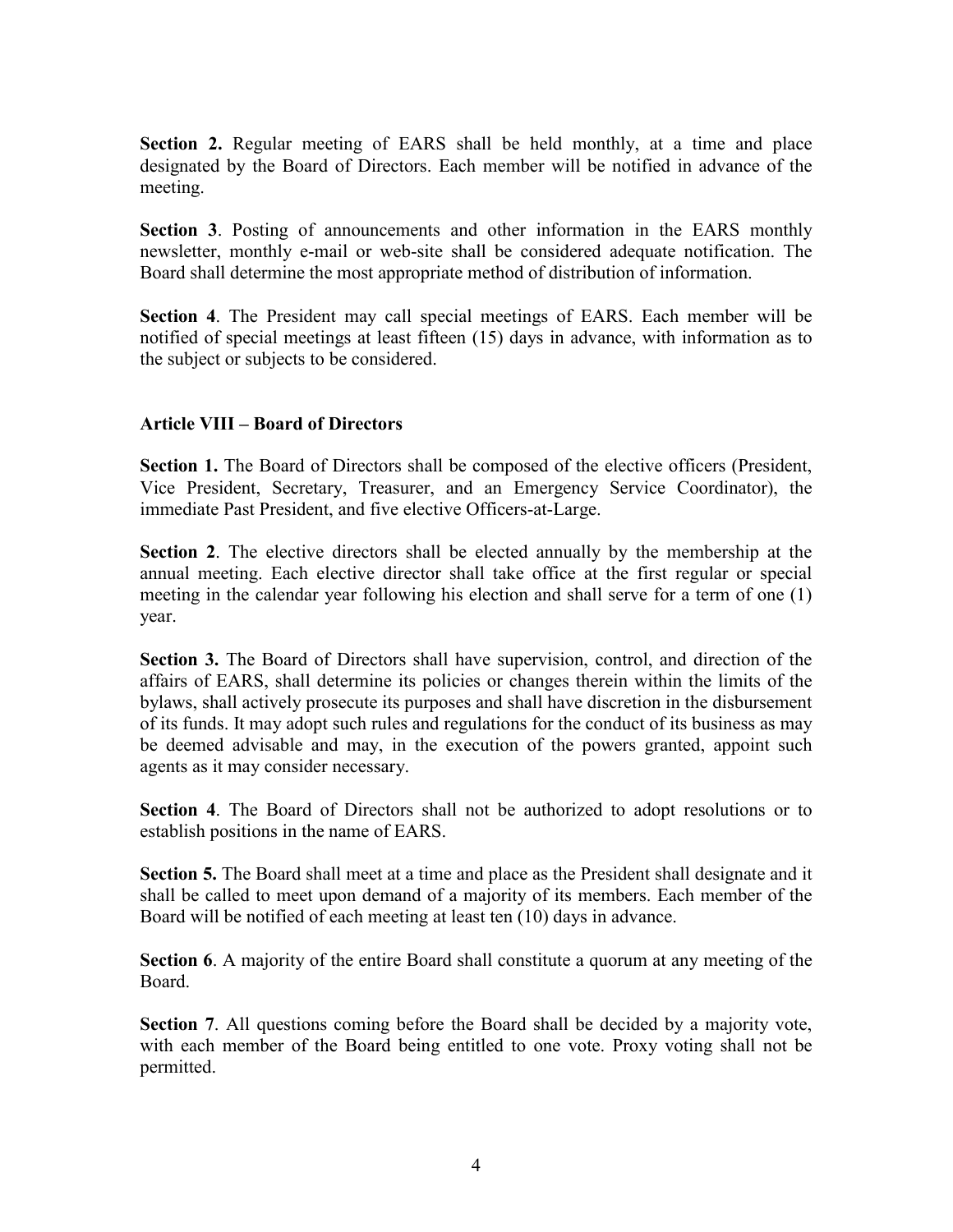## **Article IX – Officers**

**Section 1**. The elective officers shall be a President, a Vice-President, a Secretary, a Treasurer, and an Emergency Services Coordinator and five Officers at Large, each of whom shall be a regular member of EARS.

**Section 2.** The elective officers shall be elected annually by the membership at the annual meeting. Each elective officer shall take office at the first regular or special meeting in the calendar year following the election and shall serve for a term of one year and until a successor is duly elected and installed.

**Section 3.** No member shall be eligible to serve more than two consecutive one-year terms as President. However, nothing herein shall prevent a Past President from reelection to the office of President after one year out of office**.**

**Section 4.** The Vice-President shall fill a vacancy in the office of the President automatically. Vacancies in other offices shall be filled as the Board of Directors may decide.

**Section 5.** The President shall be the chief elective officer of EARS, shall preside at meetings of EARS and of the Board of Directors, and shall be a member ex-officio, with right to vote, of all committees except the nominating committee. The president shall also, at the annual meeting and at such other times as may be deemed proper, communicate to EARS or to the Board of Directors, information or proposals which would help in achieving the purposes of EARS. Further, they shall perform such other duties as are necessarily incidental to the office of the President.

**Section 6**. In the event of the President's temporary disability or absence, the Vice President shall perform the duties of the President. In the event of the temporary disability or absence of both the President and Vice President, the Secretary shall perform the duties of the President. The Vice President shall perform such other duties as the President may assign.

**Section 7.** The Secretary shall provide timely notification of all meetings of EARS and of the Board of Directors and shall maintain a record of all proceedings. It is the Secretary's job to prepare such correspondence as may be required and maintain EARS' correspondence files, and perform such other duties as are commensurate with the office or as may be assigned by the Board of Directors or the President.

The Secretary shall safeguard all important records and documents that belong to EARS.

**Section 8** The Treasurer shall maintain a record of all sums received and expended by EARS and shall make such disbursements as are authorized by the Board of Directors. The Treasurer shall maintain the membership records and shall collect the members' annual dues and deposit all sums received in a financial institution approved by the Board of Directors, and funds may be drawn there by signature of the Treasurer. One other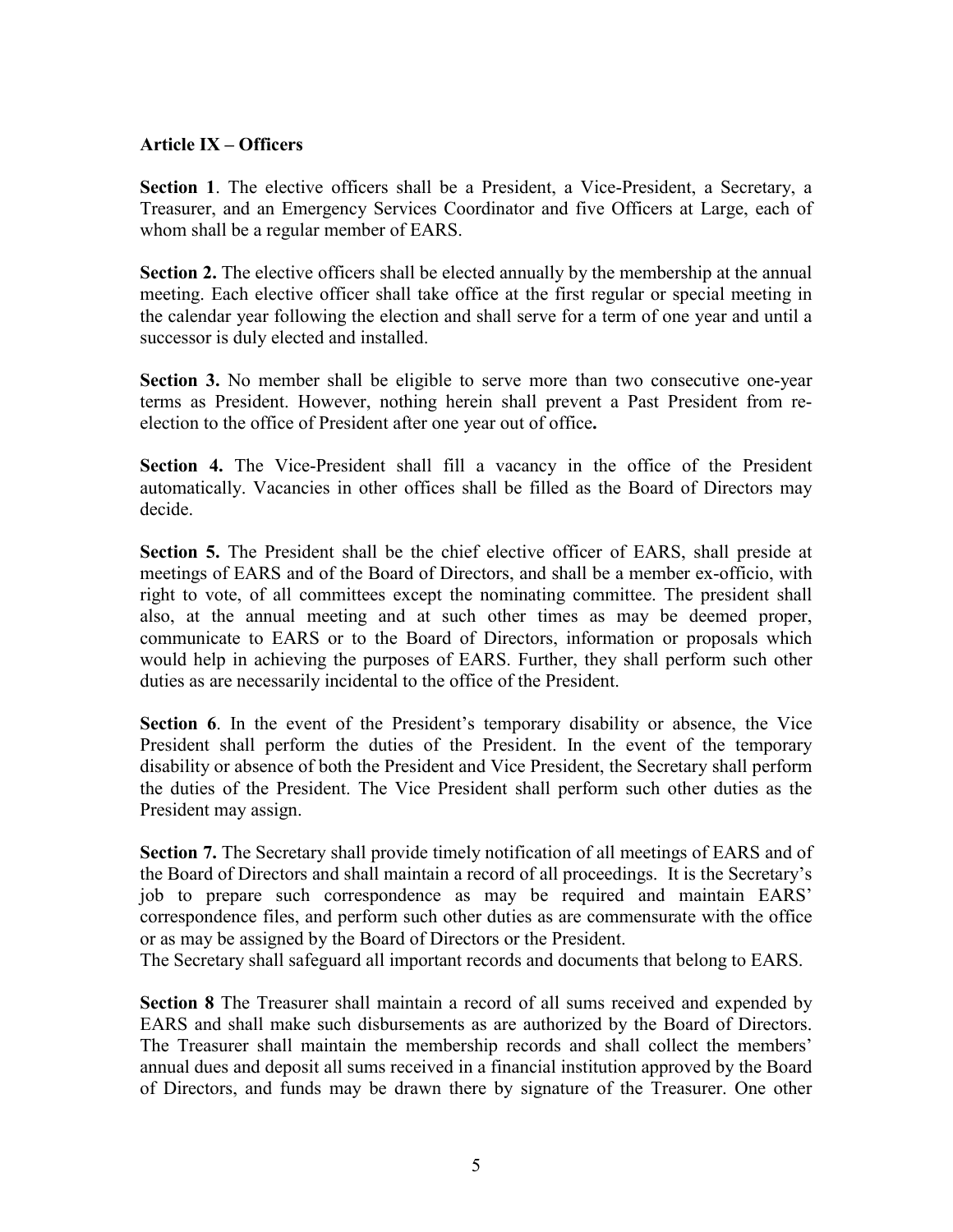Board member, either President, Secretary or VP, shall also have a signature card on file at the bank. The Treasurer shall make a financial report at the annual meeting or when called upon by the President. The funds, books, and vouchers shall at all times be subject to inspection and verification by the Board of Directors. Treasurer should be encouraged to stay as long as possible to preserve the continuity of the office, due to the difficulty of getting signature cards changed at banks. The Treasurer shall safeguard all important records and documents that belong to EARS.

An individual who is familiar with financial records, not less often than every three (3) years will conduct an examination of EARS' financial records or upon change of the Treasurer.

**Section 9.** The Emergency Services Coordinator will act as liaison between EARS and emergency communications organizations such as CERT, ARES and RACES/ACS and with such served agencies as the City of Escondido, American Red Cross and the Salvation Army. The Emergency Services Coordinator will advise the Board of Directors and the members about meetings, trainings and events so they may participate and become better prepared for emergencies.

**Section 10.** Should any elective officer become derelict in his duties, he may be recalled by a two-thirds majority of the membership present at a regular meeting. Such recall may be initiated by the making of a Motion to Recall by any member and seconded by another member. Should the officer be recalled, the Board of Directors will act to fill the vacancy until the annual election.

# **Article X – Committees**

**Section 1.** The President, subject to the approval of the Board of Directors, shall annually appoint such standing and special committees as may be required by the bylaws or as may be found advisable.

**Section 2.** The standing committees of EARS shall include a Membership Committee, a Program Committee chaired by the Vice President, a Technical Committee, a Field Day Committee, and a Public Affairs Committee.

**Section 3.** At least sixty (60) days before the annual meeting (September), the Board of Directors shall appoint a Nominating Committee of three regular members to nominate candidates for the elective offices. The committee shall notify the Secretary, at least thirty (30) days before the annual meeting, of its proposed slate of elective officers and officers-at-large for the next calendar year, and the Secretary shall provide a copy thereof to each regular and associate member at least seven (7) days before the annual meeting.

**Section 4.** Although not committees per se, the President may appoint the EARS Newsletter Editor and the Webmaster.